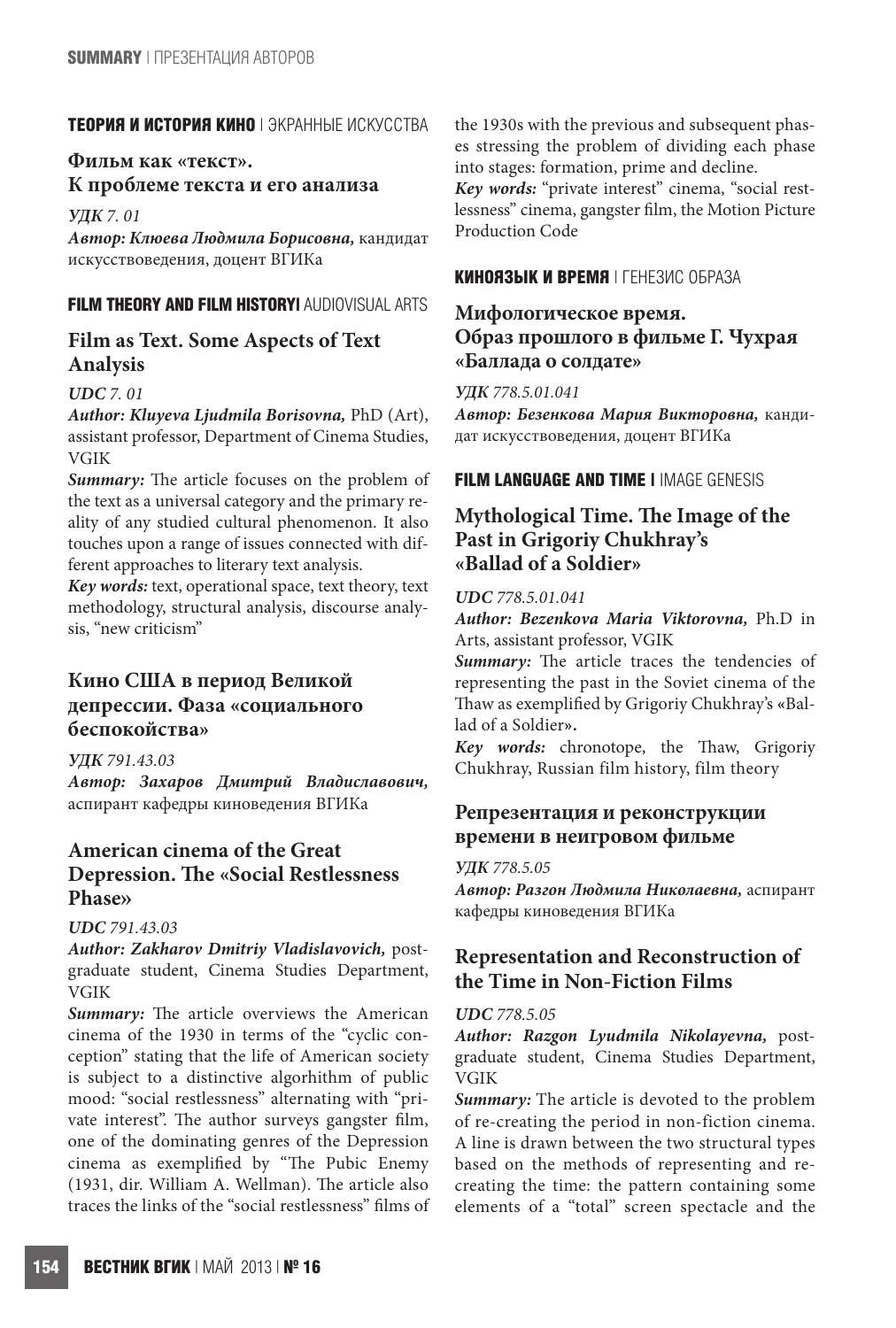edited method formed by re-structuring temporal links. Accordingly, the conceptual techniques and instruments pertaining to each pattern are described. The author concludes that both time structuring methods in non-fiction cinema correspond to different types of phenomena.

*Key words:* auteur's interpretation, poetic montage, observation method, duration, "total cinema", structure, meta-structure

### **ПЕРФОРМАНС** | ИСКУССТВО ВОПЛОЩЕНИЯ

# **Экранное изображение. Эффект последействия**

#### *УДК 791.43.01*

*Автор: Познин Виталий Федорович,* доктор искусствоведения, профессор кафедры телерадиожурналистики факультета журналистики Санкт-Петербургского государственного университета

### **PERFORMANCE** | THE ART OF PRESENTATION

### **Screen image. Aftereffect**

#### *UDC 791.43.01*

*Author: Poznin Vitaliy Fyodorovich,* ScD, professor of TV Journalism, St. Petersburg State university

*Summary:* The article analyses the aftereffect, one of the aspects of screen image perception. Unlike the ordinary perception of the object's kinetic positions the aftereffect is not based on the analogy but on the contrast. It could be accounted for by the existence of two opposing visual perception systems in the human brain. This effect appears in the perception of both reality and screen image.

*Key words:* screen media, aftereffect, visual perception, film and audience, cinema, montage, color

### **КУЛЬТУРА ЭКРАНА** | КУЛЬТУРОЛОГИЯ. ФИЛОСОФИЯ

# **Художественное пространство как категория современной эстетики**

# *УДК 18*

*Автор: Никитина Ирина Петровна*, доктор философских наук, профессор кафедры истории и философии ВГИКа

# **SCREEN CULTURE** | CULTUROLOGY. PHILOSOPHY

# **Artistic Space as a Modern Aesthetical Category**

# *UDC 18*

*Author: Nikitina Irina Petrovna*, ScD, professor, History and Philosophy Department, VGIK *Summary:* The article describes the process of transforming the concept of "artistic space" into a category of modern aesthetics due to the work of various 20th century philosophers (O. Spengler, M. Heidegger, P. Florensky, etc.) The author argues that unlike the chronotope, which is a local notion relevant only for temporal arts, the notion of "artistic space" is universal and valid for all art-forms. *Key words:* aesthetics, aesthetical categories, artistic space, chronotope, depth, representation systems

# **Роль информационного пространства в формировании культуры молодого поколения**

#### *УДК 159.923.33*

*Автор: Малышев Антон Владимирович*, кандидат экономических наук, выпускник Всероссийского государственного университета кинематографии имени С.А. Герасимова. В настоящее время является исполнительным директором Фонда социальной и экономической поддержки отечественной кинематографии

# **The Role of the Information Space in the Culture of the Young Generation**

#### *UDC* 159.923.33

*Author: Malyshev Anton Vladimirovich,* Ph.D in Economics, VGIK graduate, Managing Director, Federal Foundation for Social and Economic Support of National Cinema

*Summary:* The article investigates the role of information space in the forming of young generation culture and analyses its structure and problem field. *Key words:* individual, culture, structure, gender, information, formation

### **МИРОВОЙ КИНОПРОЦЕСС** | АНАЛИЗ

### **Алжир: рождение кинематографа**

#### *УДК 778.5И (Алжир)*

*Автор: Шахов Анатолий Сергеевич,* кандидат исторических наук, старший научный сотруд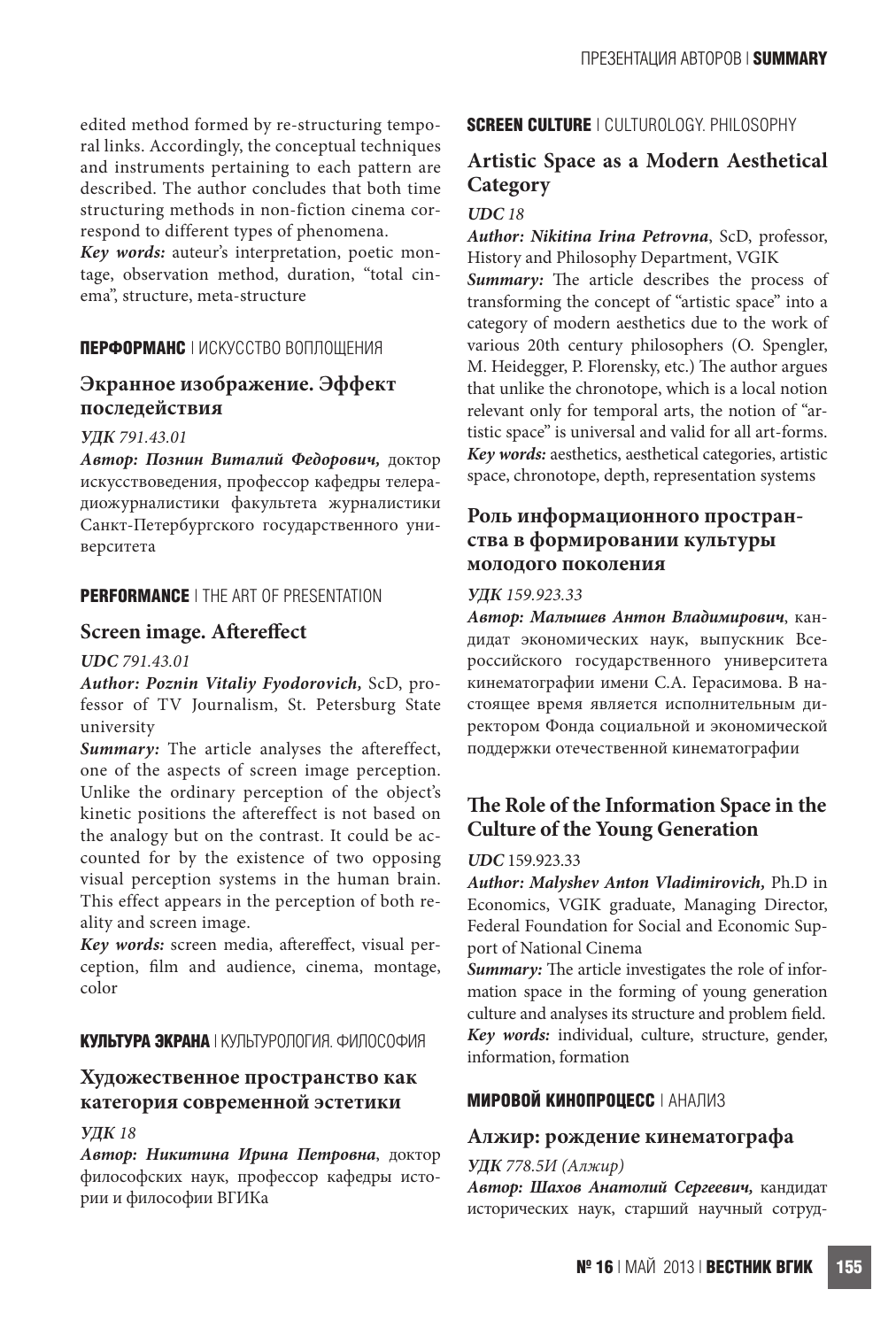ник НИИ киноискусства ВГИК; доцент кафедры истории стран Ближнего и Среднего Востока ИСАА при МГУ; кафедры новой и новейшей истории МПГУ, профессор кафедры киноискусства МГУКИ, член Союза кинематографистов России и Общества востоковедов РАН. E-mail: a-shakhov@yandex.ru.

#### **WORLD CINEMA** | ANALYSIS

### **Algeria: Birth of Cinema**

#### *UDC 778.5И (Алжир)*

*Author: Shakhov Anatoliy Sergeyevich,* Ph.D in History, senior researcher, Film Art Institute, VGIK; assistant professor, Middle East Department, MSU Institute of Asian and African Studies; Modern and Contemporary History Department, Moscow State Pedagogical University; professor, Film Art Department, Moscow State University of Culture and Art; member of Russian Filmmakers' Union and Russian Orient Society. E-mail: a-shakhov@yandex.ru

*Summary:* The article is devoted to the peculiarities of the origin of Algerian cinema which has long been neglected by Russian researchers. Using Arab-language sources the author shows that the national film industry emerged in the context of the revolutionary situation of 1954-1962 and tells about the European filmmakers who contributed to its formation and development.

*Key words:* Algeria, cinema, Jamal Shanderli, René Vautier, Pierre Clément, Karl Gass, Mohammed Lakhdar-Hamina

#### **ЗАРУБЕЖНОЕ КИНО В ЛИЦАХ** | ТВОРЧЕСКИЙ ПОРТРЕТ

### **«Фараон египетского кино» Шади Абдель Cалям**

#### *УДК 778.5И (Египет)*

*Автор: Шахов Анатолий Сергеевич,* кандидат исторических наук, старший научный сотрудник НИИ киноискусства ВГИКа

#### **FOREIGN CINEMA** | A PROFILE

# **Shadi Abdel Salam,** «**the Pharaoh of Egyptian Cinema**»

#### *UDC 778.5И (Египет)*

*Author: Shakhov Anatoliy Sergeyevich,* Ph.D in History, senior researcher, Film Art Institute *Summary:* A profile of Shadi Abdel Salam, an outstanding Egyptian filmmaker, screenwriter, artist and teacher.

### **Кинематографические взлеты и неудачи М. Найта Шьямалана**

*УДК 778.5И(92)*

*Автор: Звегинцева Ирина Анатольевна,* доктор искусствоведения

### **M.Night Shyamalan's Ups and Downs**

#### *UDC 778.5И(92)*

*Author: Zvegintseva Irina Anatolyevna,* ScD, Art *Summary:* A short essay on the career of the Indianborn American-based filmmaker-screenwriter-producer-actor

**КИНОБИЗНЕС** | СТРАТЕГИЯ И ТАКТИКА УПРАВЛЕНИЯ

# **Как возможно «свое» конкурентоспособное кино**

#### *УДК 778.58.004*

*Автор: Жабский Михаил Иванович,* доктор социологических наук; Всероссийский государственный университет кинематографии им. С.А. Герасимова, Государственный институт искусствознания; зав. отделом социологии экранного искусства, ведущий научный сотрудник. E-mail: m.zhabsky@gmail.com

**FILM INDUSTRY** | STRATEGY AND TACTICS OF MANAGEMENT

# **Can "Native" Cinema Be Marketable**

#### *UDC 778.58.004*

*Author: Zhabskiy Mikhail Ivanovich*, PhD in Sociology, Russian Federation Institute of Cinematography; State Institute of Culture Studies. Leading researcher, head of the Department of Audiovisual Arts. E-mail: m.zhabsky@gmail.com *Summary:* The author substantiates the innovative trend in the revival and development of Russian film production based on of the sociological analysis of the problem as far as the marketability and ways of its recovery within the frames of the state film policy are concerned. The concluding part of the article prepared at the State Institute of Culture Studies in collaboration with the Film Art Institute (for the beginning see Issues 14, 15) covers the conceptual guidelines of the governmental policy concerning national cinema and the practical measures of its rational correction.